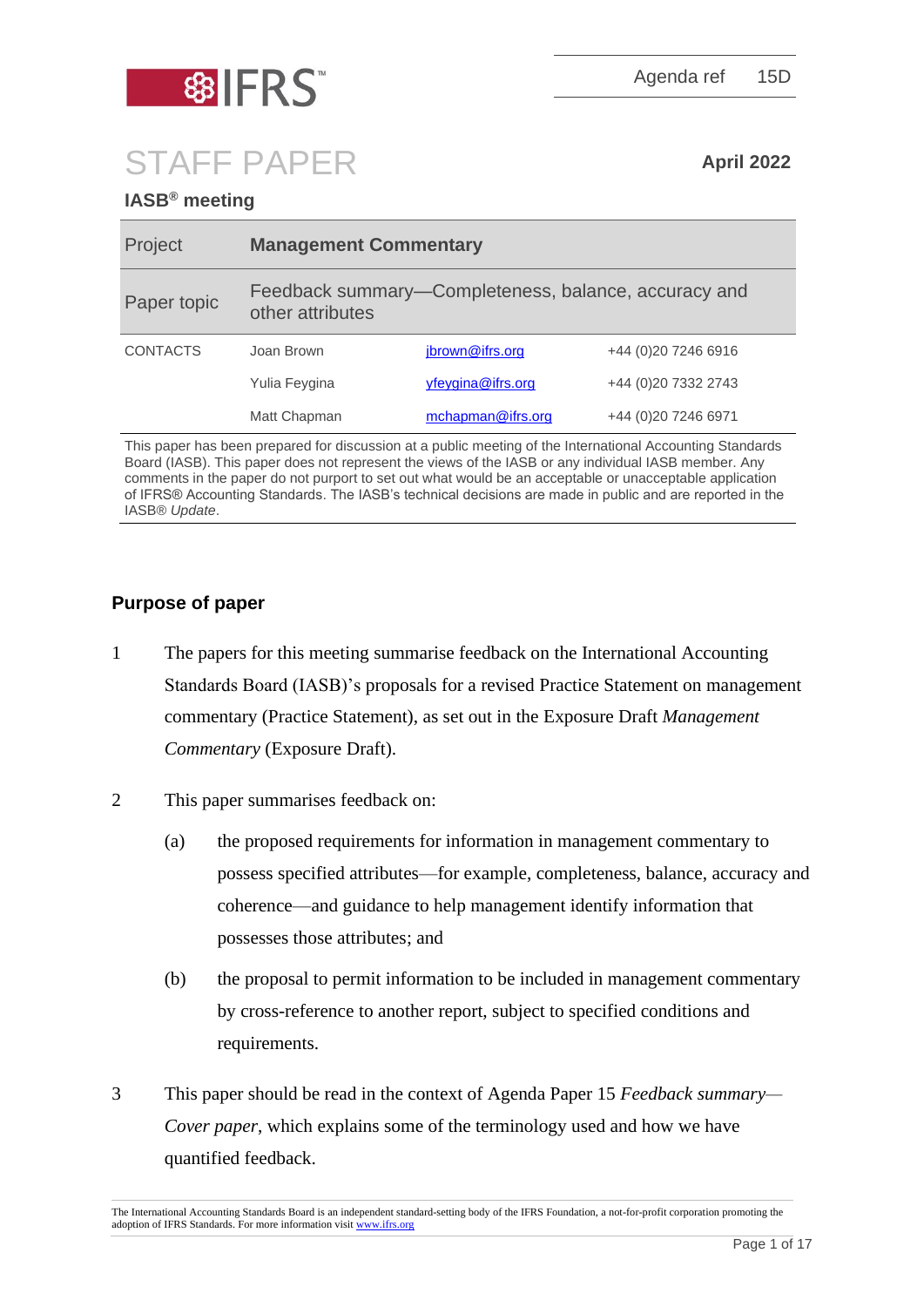4 This paper does not ask the IASB to make decisions but invites IASB members' questions and comments on the feedback.

# **Structure of paper**

- 5 This paper includes
	- (a) a recap of the Exposure Draft proposals (paragraphs [6](#page-1-0)[–15\)](#page-4-0);
	- (b) an overview of the key messages in the feedback (paragraphs [16](#page-5-0)[–18\)](#page-5-1);
	- (c) summaries of the feedback on requirements and guidance relating to:
		- (i) the attributes of information in management commentary (paragraphs [19](#page-5-2)[–31\)](#page-12-0); and
		- (ii) information included by cross-reference (paragraphs [32](#page-13-0)[–36\)](#page-15-0).

# **Exposure Draft proposals**

#### *Attributes*

- <span id="page-1-0"></span>6 Chapter 13 of the Exposure Draft proposed that information in management commentary should be:
	- (a) complete, balanced, accurate, clear, concise and coherent; and
	- (b) provided in a way that:
		- (i) enhances comparability—making it easier for investors to compare the information with information provided by the entity in previous periods and with information provided by other entities; and
		- (ii) enhances verifiability—making it possible for investors to corroborate either the information itself or the inputs used to derive it.
- 7 Chapter 13 also proposed guidance to help management identify and present information with the required attributes.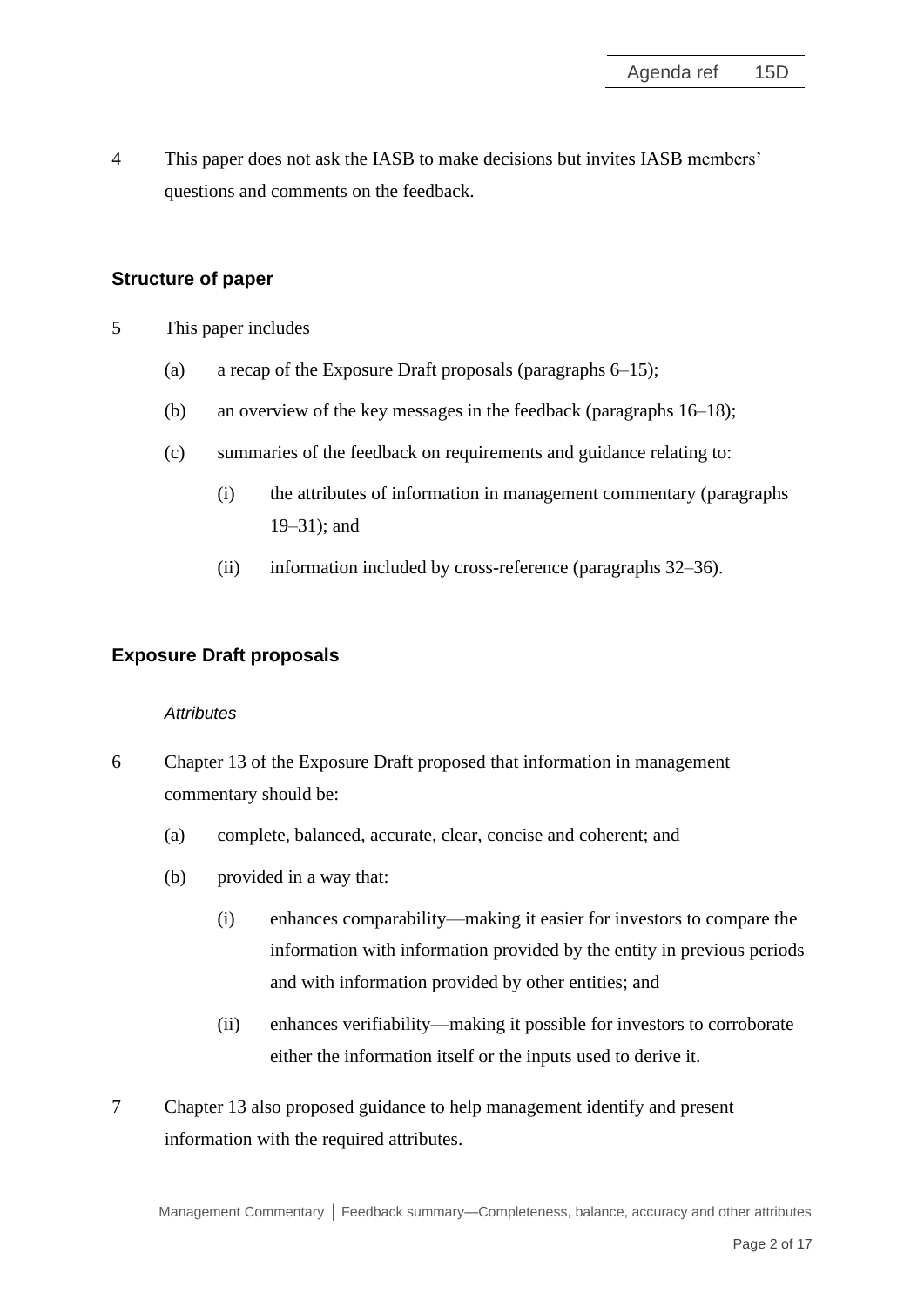- <span id="page-2-0"></span>8 The Basis for Conclusions explained that the aim of the proposed requirements and guidance was to help address a shortcoming identified in current practice—that information in management commentary is sometimes not useful to investors because it lacks the attributes described in paragraph [6.](#page-1-0) For example, it sometimes:
	- (a) lacks coherence—is fragmented or difficult to reconcile to information in the entity's financial statements or to information in other reports the entity has published;
	- (b) lacks comparability—is difficult to compare with information the entity provided in previous periods or with information provided by other entities with similar activities; or
	- (c) is incomplete or unbalanced—for example, lacking information investors need to fully understand the implications of matters discussed, or placing undue emphasis on positive aspects of the entity's performance.
- 9 The IASB derived the proposed requirements and guidance from the descriptions of the qualitative characteristics of useful financial information in the IASB's *Conceptual Framework for Financial reporting* (*Conceptual Framework*). However, recognising that management commentary is often prepared by individuals who might not be familiar with IFRS Standards and the *Conceptual Framework*, the IASB proposed more 'everyday' terminology for some of the attributes.
- 10 The table below compares the qualitative characteristics described in the *Conceptual Framework* with the attributes proposed in the Exposure Draft. Differences are highlighted in *italic* font: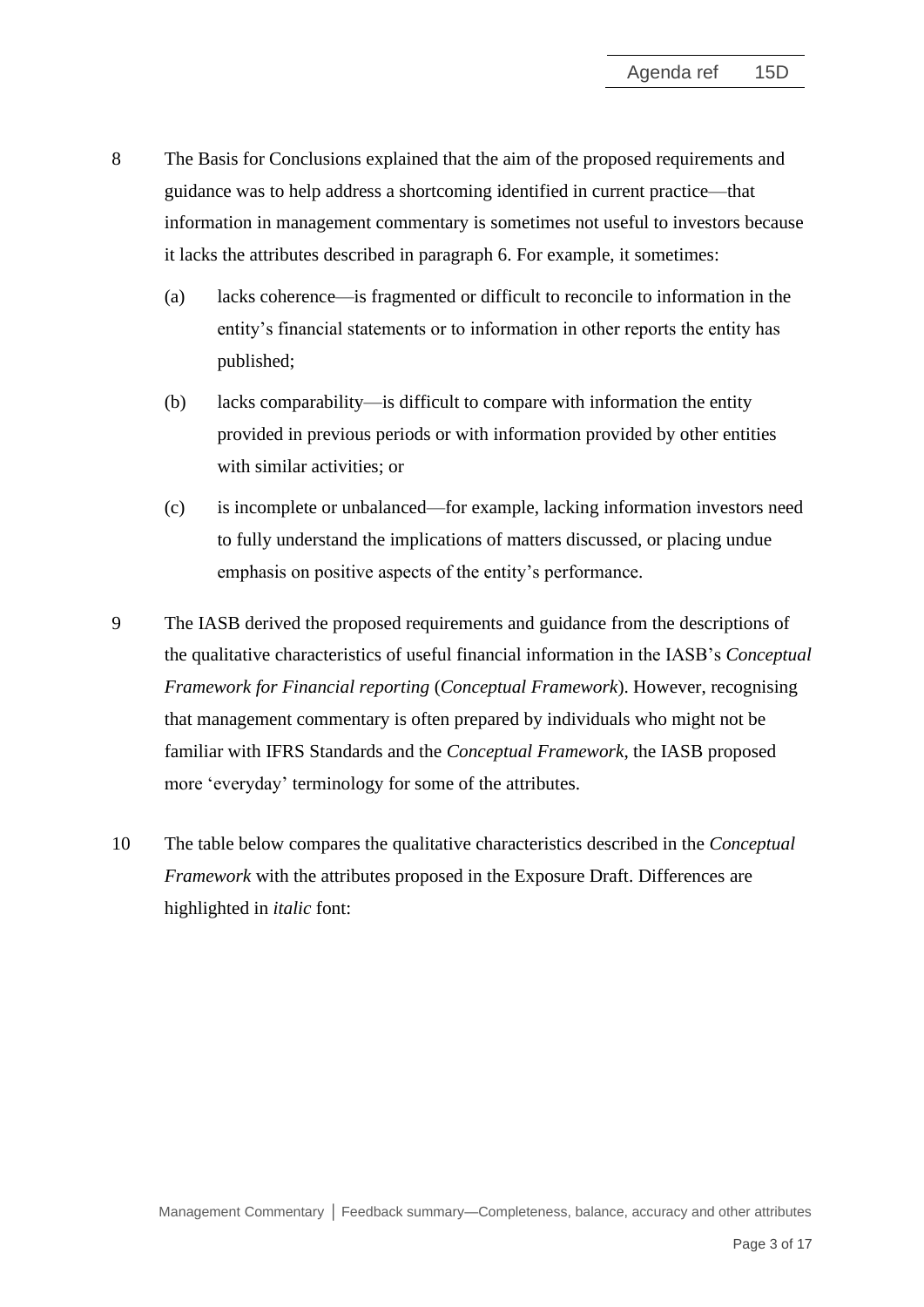| <b>Conceptual Framework qualitative characteristics</b> | <b>Exposure Draft</b><br><b>attributes</b>                 |                         |                                                                                               |
|---------------------------------------------------------|------------------------------------------------------------|-------------------------|-----------------------------------------------------------------------------------------------|
| <b>Fundamental</b>                                      | Relevance (and its entity-specific aspect,<br>materiality) |                         | Materiality is embedded<br>in the objective of<br>management commentary<br>(see paragraph 11) |
| qualitative<br>characteristics                          | Faithful<br>representation                                 | Completeness            | Completeness                                                                                  |
|                                                         |                                                            | Neutrality              | <b>Balance</b>                                                                                |
|                                                         |                                                            | Freedom from error      | Accuracy                                                                                      |
| <b>Enhancing</b><br>qualitative<br>characteristics      | Understandability                                          | Clarity and conciseness | Clarity and conciseness                                                                       |
|                                                         | Comparability                                              |                         | Comparability                                                                                 |
|                                                         | Verifiability                                              |                         | Verifiability                                                                                 |
|                                                         | <b>Timeliness</b>                                          |                         | Not identified as a<br>required attribute<br>(see paragraph 12)                               |
|                                                         |                                                            |                         | Coherence<br>(see paragraph 13)                                                               |

- <span id="page-3-0"></span>11 The Exposure Draft did not propose to specify 'relevance' (capability of making a difference to investors' decisions) as a 'required attribute'. It proposed to require management commentary to provide information that investors have told us they need—information that meets the objective of management commentary specified in Chapter 3 of the Exposure Draft and the disclosure objectives specified in Chapters 5–10 of the Exposure Draft—and embedded the requirement for material information within the objective of management commentary.
- <span id="page-3-1"></span>12 The Exposure Draft did not propose 'timeliness' as a required attribute. The Basis for Conclusions explained that the timing of publication of management commentary is a local jurisdictional and regulatory matter, and management commentary can be useful even if it is published after the related financial statements.

Management Commentary **│** Feedback summary—Completeness, balance, accuracy and other attributes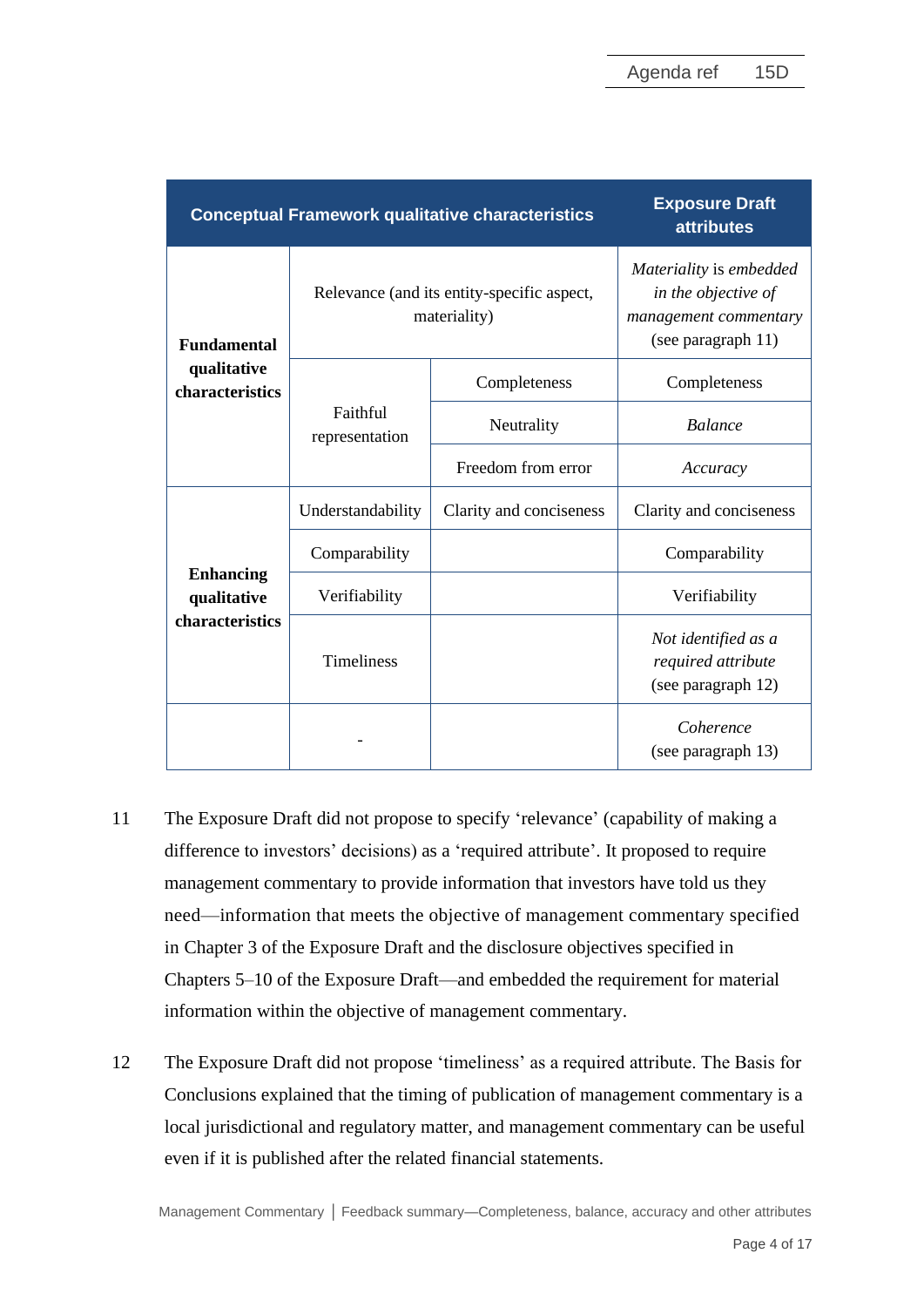- <span id="page-4-1"></span>13 The Exposure Draft proposed to include coherence as a required attribute because investors have identified lack of coherence as one of the main shortcomings in current practice. The Exposure Draft discussed four aspects of coherence:
	- (a) providing enough information about each matter for investors to assess the implications of that matter;
	- (b) providing pieces of information in a way that explains the relationships between them;
	- (c) providing information in a way that allows investors to relate that information to information in the entity's financial statements; and
	- (d) explaining apparent inconsistencies between information in management commentary and other information provided by the entity, for example in investor presentations.

# *Information included by cross-reference*

14 As an application of the requirement for management commentary to be clear and concise, the Exposure Draft proposed that:

> Information required by this [draft] Practice Statement might be available in another report published by the entity. That information may be included in management commentary by cross-reference to the other report if including the information in this way rather than directly within the management commentary does not make the management commentary less clear.

<span id="page-4-0"></span>15 The Exposure Draft noted that information included in management commentary by cross-reference becomes part of the management commentary and so needs to comply with all the requirements of the Practice Statement, including requirements relating to the attributes of the information. The Exposure Draft also contained specific requirements that would apply if information is included by cross-reference to another report—for example, a requirement for the management commentary to identify the other report clearly, explain how to access it, and refer to a precisely specified part of the report.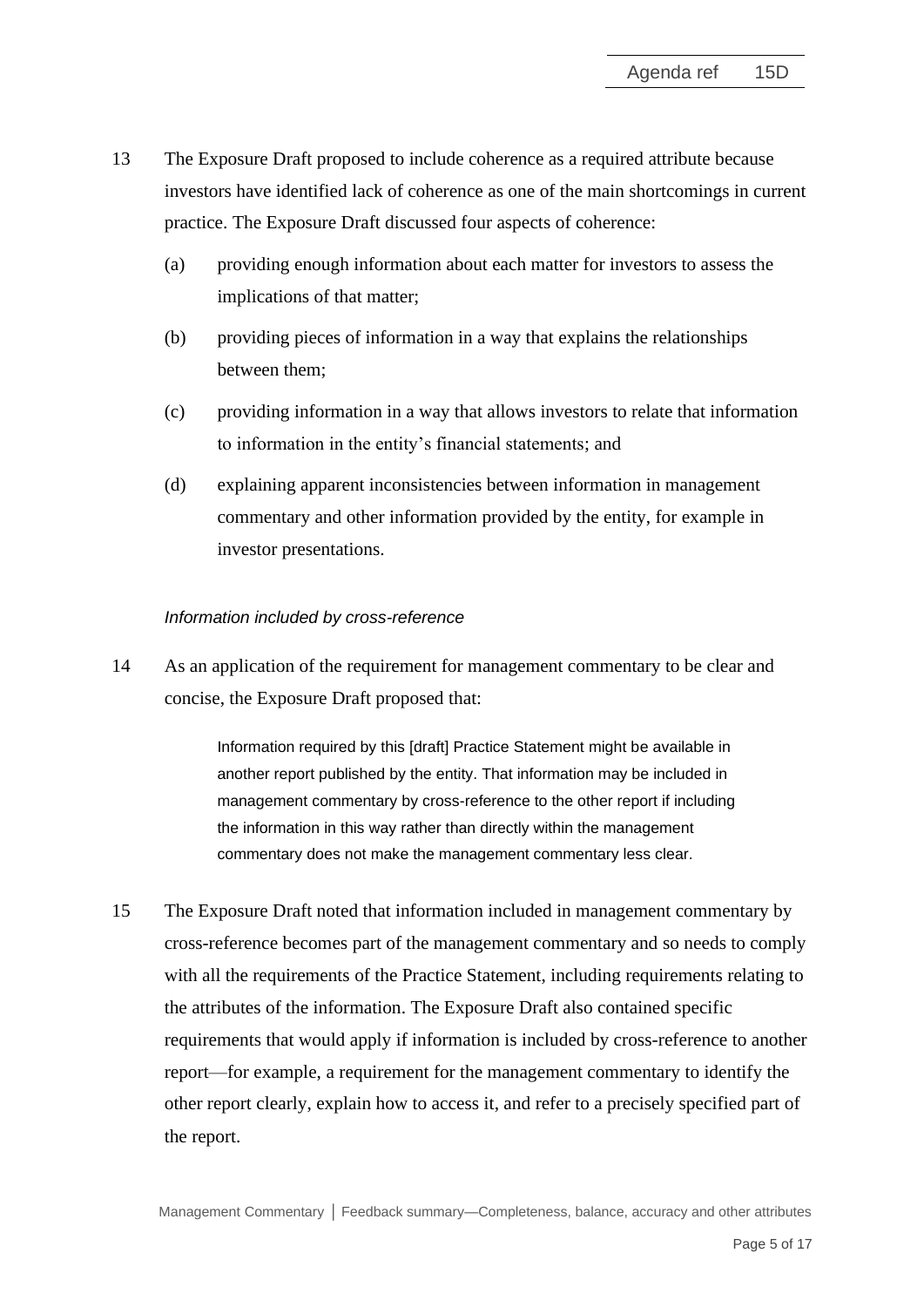#### **Key messages in feedback**

- <span id="page-5-0"></span>16 Many respondents commented on the proposed requirements and guidance on the attributes of information in management commentary. Most of those respondents including the investors commenting—broadly supported the proposals, either expressing unqualified agreement or suggesting only limited refinements. However, some respondents suggested that, before finalising the Practice Statement, the IASB should consider requirements and guidance to be issued in the future by the International Sustainability Standards Board (ISSB), or work with the ISSB to develop attributes that could be specified by both boards in their future requirements.
- 17 Some respondents suggested aligning the terms used for the proposed attributes more closely with the terms used for the qualitative characteristics of useful financial information specified in the *Conceptual Framework*.
- <span id="page-5-1"></span>18 Many respondents commented on the proposal to permit information to be included in management commentary by cross-reference to another report, subject to specified conditions and requirements. Most of these respondents supported the proposals. However, some respondents, including some investors, expressed concerns, in particular that extensive cross-referencing may make it more time-consuming and complex for investors to understand information in management commentary.

#### **Attributes of information in management commentary**

#### *Overall comments*

<span id="page-5-2"></span>19 Many respondents commented on the proposed requirements and guidance on the attributes of information in management commentary. Most of those respondents including the investors commenting—broadly supported the proposals, either expressing unqualified agreement or suggesting only limited refinements (which are discussed further in paragraphs [23](#page-8-0)[-31\)](#page-12-0).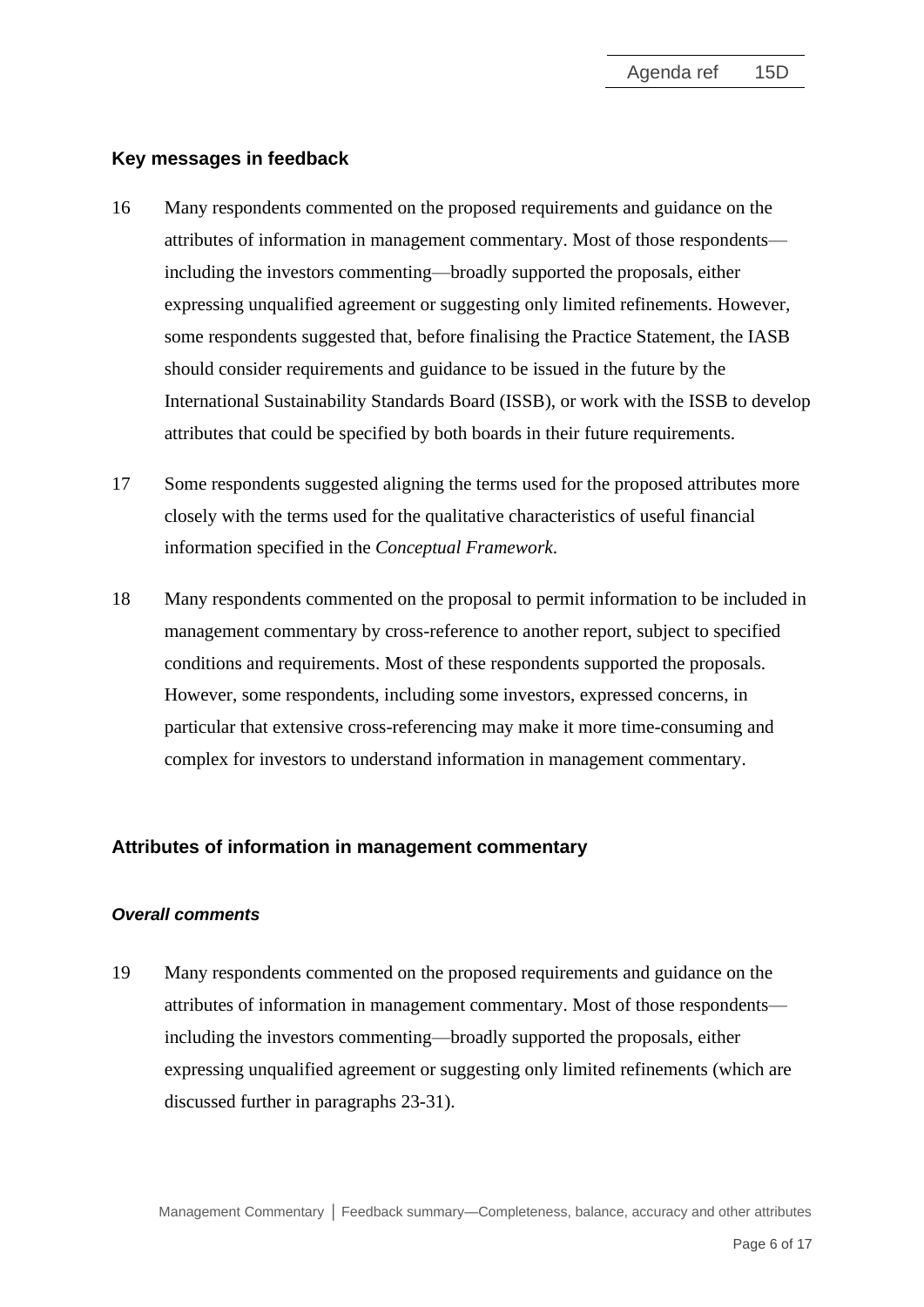- 20 As reported in Agenda Paper 15B *[Feedback summary—Investor Feedback](https://www.ifrs.org/content/dam/ifrs/meetings/2022/march/iasb/ap15b-investor-feedback.pdf)* for the IASB's March 2018 meeting, investors confirmed the IASB's analysis of the shortcomings of management commentary—including the shortcomings relating to the attributes described in paragraph [8](#page-2-0) of this paper. They, and a few other respondents stated that they agreed that requiring the attributes proposed in the Exposure Draft could make information in management commentary more useful.
- 21 A few respondents commended the comprehensiveness of the attributes, or highlighted aspects of the requirements or guidance that they particularly supported, including:
	- (a) the requirements for coherence, completeness, balance or accuracy:

We agree with the proposals, particularly with the emphasis on completeness of information. Without this, there is a risk that entities might highlight only information that casts the entity in a positive light while excluding related information that might be perceived as negative. For example, disclosing information about an entity's strategy to develop its business model towards more environmentally friendly products, while not disclosing the associated risks such as increased production costs. *CL57 BDO*

The clear requirement to be complete, balanced, and accurate would reduce the incentive … to avoid disclosing negative information… *CL33 Securities Analysts Association of Japan*

- (b) the examples of poor practice to avoid (as well as of good practice to adopt).
- (c) the reference in paragraph 13.14 to the need for clear language.
- 22 However, some respondents suggested reconsidering the proposed requirements and guidance:
	- (a) some respondents suggested that, before finalising the Practice Statement, the IASB should consider requirements and guidance to be issued in the future by the ISSB, or work with the ISSB to develop attributes that could be specified by both boards in their future requirements. A few of those respondents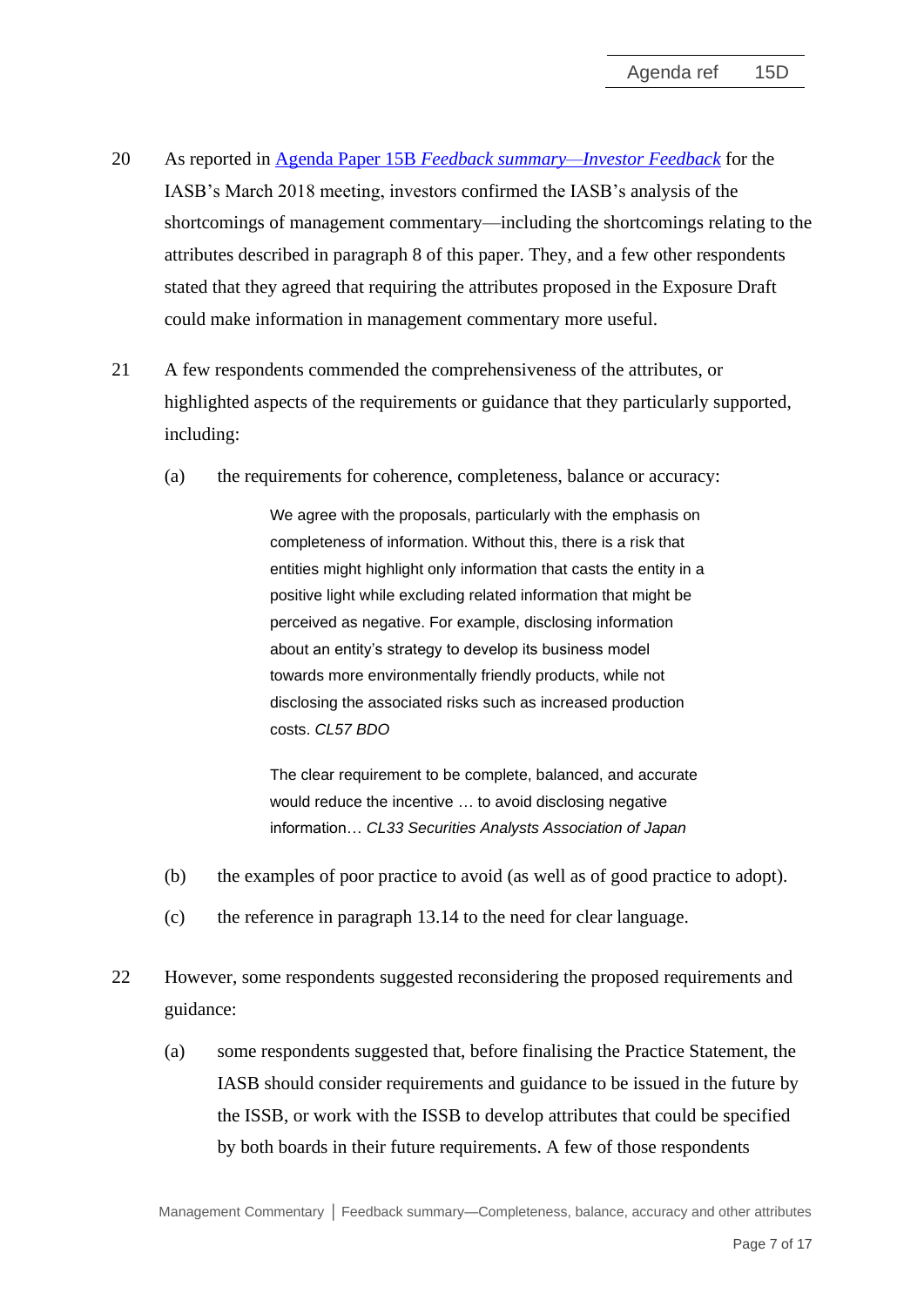suggested that working with the ISSB would be especially important if there is an intention to develop an overarching framework for what was commonly described as connected reporting.

(b) a few—mainly Japanese—respondents disagreed with the proposal to align the attributes required for management commentary with the qualitative characteristics of useful financial information described in the *Conceptual Framework*. They suggested that those qualitative characteristics were developed with financial statements in mind, and that some of the qualitative characteristics—for example, completeness, comparability, accuracy and conciseness—are not appropriate for the entity-specific, non-financial, qualitative and forward-looking information reported in management commentary:

> Paragraph BC98(b) states that "*information in management commentaries is broader than information in financial statements. For example, management commentaries are likely to contain more qualitative and forward-looking information than financial statements and to provide information about matters that may not have led to recognition or even disclosure in the financial statements.*" This indicates that information in management commentary and information in financial statements significantly differs primarily in terms of the contents and objectives. It would therefore not be reasonable to require information in management commentary to possess the same qualitative attributes set out in the *Conceptual Framework* because it was developed specifically to be applied to financial statements. *CL16 Japanese Bankers Association*

(c) a few South African respondents suggested giving further consideration to the guiding principles set out in the Integrated International Reporting Council (now Value Reporting Foundation)'s International Integrated Reporting Framework [\(<IR> Framework\)](https://www.integratedreporting.org/wp-content/uploads/2021/01/InternationalIntegratedReportingFramework.pdf).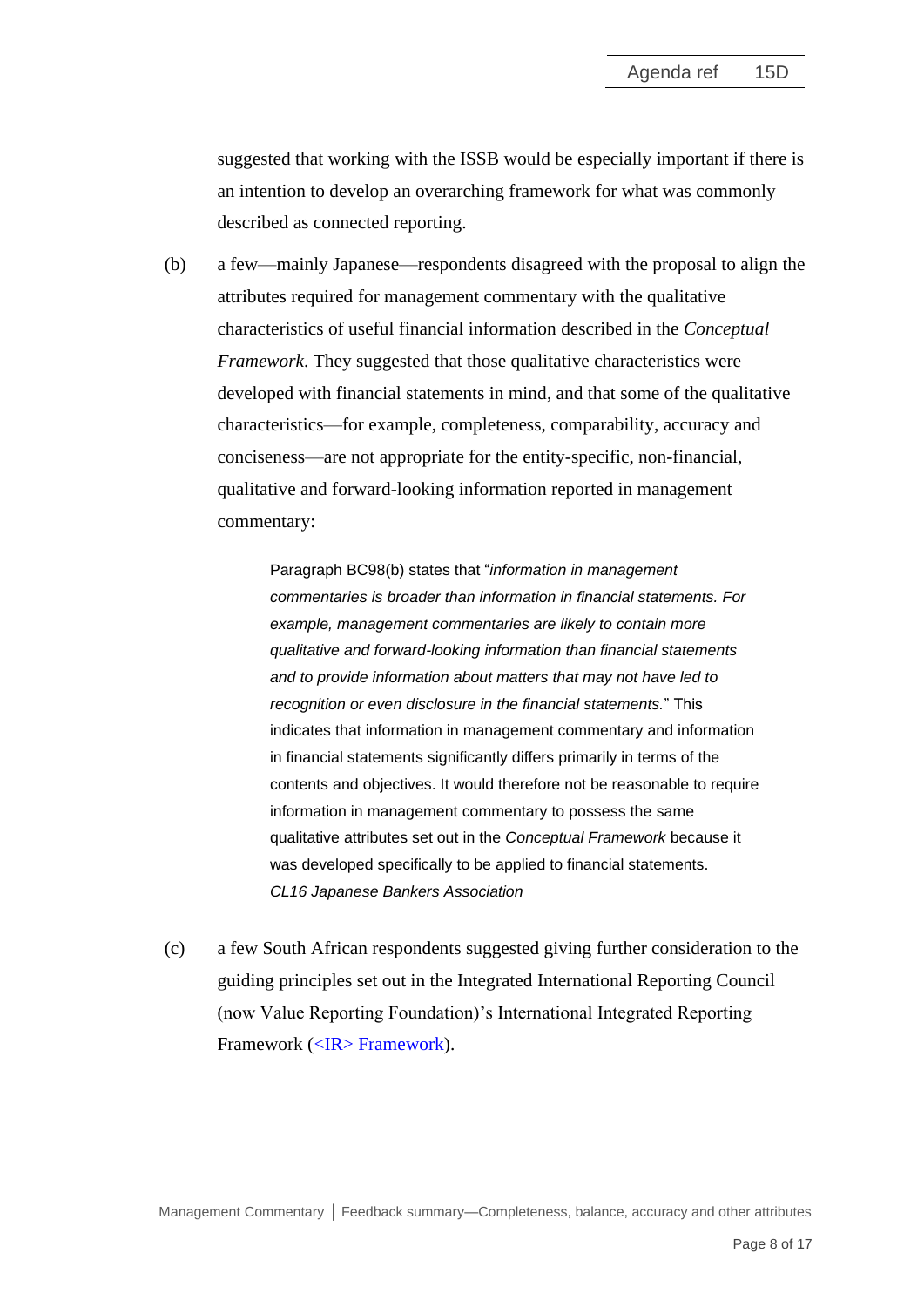# *Closer alignment with the Conceptual Framework*

- <span id="page-8-0"></span>23 Some respondents suggested aligning the proposed attributes more closely with the qualitative characteristics of useful financial information described in the *Conceptual Framework*. Most of those respondents suggested aligning the terminology, on the grounds that:
	- (a) introducing new terms for the same concepts adds complexity and increases the risk of confusion. The relationship between the attributes proposed in the Exposure Draft and the qualitative characteristics described in the *Conceptual Framework* becomes unclear.
	- (b) the terminology in the *Conceptual Framework* is better—more precise and no less understandable. For example, 'freedom from (material) error' is more understandable and appropriate than 'accuracy' for narrative information, and a better reflection of the level of precision achieved in financial reporting.
	- (c) those involved in preparing management commentary would generally be familiar with accounting terminology, including the terminology in the *Conceptual Framework*.
	- (d) replacing 'understandability' with 'clarity and conciseness' results in the loss of useful guidance. In explaining understandability, the *Conceptual Framework* observes that some phenomena are inherently complex and cannot be made easy to understand, but a financial report would not be complete without material information about those phenomena.
	- (e) in some jurisdictions, local laws require an entity's board of directors to confirm that the entity's annual financial report (which includes both management commentary and financial statements) taken as a whole, is fair, balanced and understandable. The Practice Statement should avoid terms that are used with a possibly different meaning in local requirements.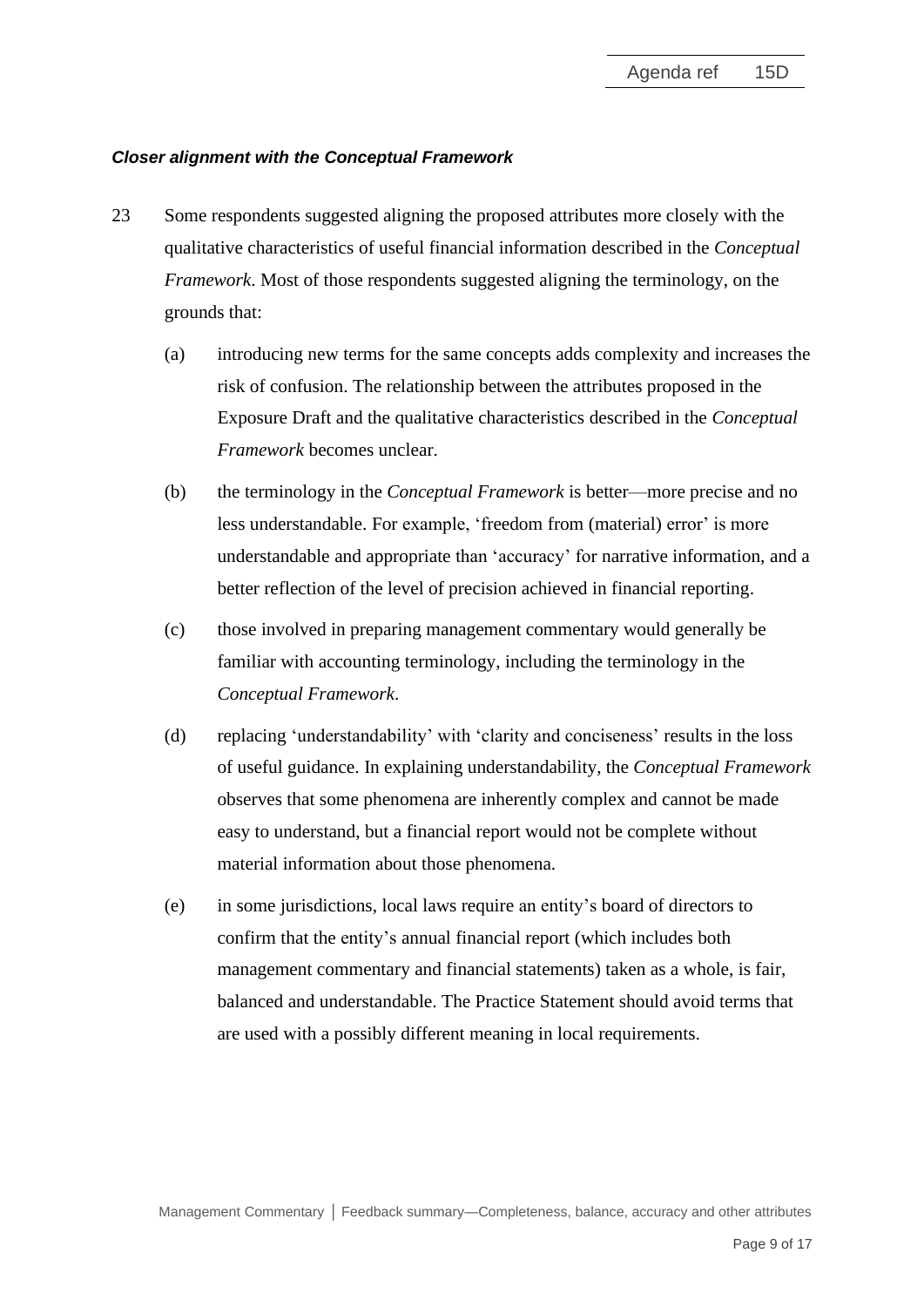- 24 A few respondents made other suggestions for closer alignment with the *Conceptual Framework*. Suggestions included:
	- (a) specifying relevance as a required attribute, or explaining better why it is not specified as a required attribute.
	- (b) clarifying why materiality is not positioned as a required attribute.
	- (c) adding 'timeliness' as an enhancing attribute—timeliness is important because of management's commentary's potential to influence investor decisions.
	- (d) replacing the detailed requirements in the Exposure Draft with a single requirement to apply the attributes described in the *Conceptual Framework*.

# *Individual attributes*

#### *Coherence*

- 25 Respondents generally agreed with the proposal to include coherence among the required attributes. A standard-setter explicitly supported the proposal to require coherence not only within management commentary but also between management commentary and the related financial statements, noting that such coherence is essential if management commentary is to satisfy its objective of enhancing investors' understanding of the financial statements.
- 26 A few respondents suggested that coherence is so important it should be given more prominence in the Practice Statement:

We believe that coherence is an overarching principle that should apply to management commentary and the annual report as a whole. We encourage the IASB to consider giving the principle more prominence, upfront in the document, as it will be important in encouraging companies to ensure that management commentary and the financial statements are viewed as a package. *CL10 UK Financial Reporting Council*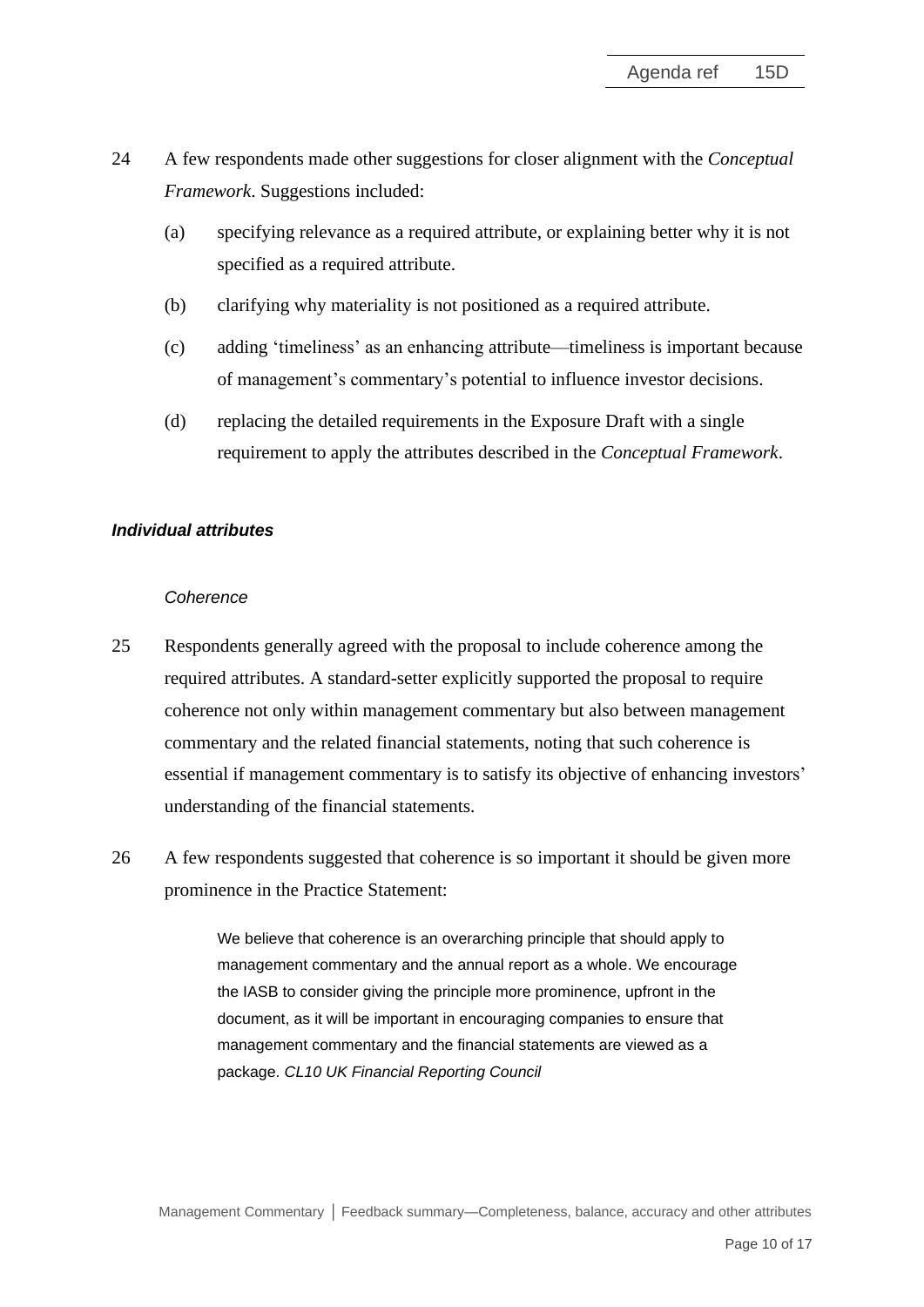- 27 A few respondents suggested changes to the guidance on, or term used for, coherence:
	- (a) a group representing preparers suggested omitting the guidance<sup>1</sup> that coherence would require management commentary to explain areas of apparent inconsistency between information in management commentary and information provided by the entity outside its annual reporting package, for example on its website or in investor communications:

The requirement to consider … information provided outside the reporting package (external coherence) goes from our perspective too far and would create an additional burden for reporting entities when preparing management commentary within tight deadlines. It would be the task for securities and markets authorities to define whether investor communication with other means than those defined in financial statements or management commentary needs to be supplemented with additional disclaimers or disclosures on a case-bycase basis. To include such disclosures in management commentary does not seem to be reasonable. *CL11 German Insurance Association*

- (b) the European Financial Reporting Advisory Group (EFRAG) suggested that the IASB consider the report [Proposals for a relevant and dynamic EU](https://www.efrag.org/Assets/Download?assetUrl=%2Fsites%2Fwebpublishing%2FSiteAssets%2FEFRAG%2520PTF-NFRS_MAIN_REPORT.pdf)  [sustainability reporting standard setting,](https://www.efrag.org/Assets/Download?assetUrl=%2Fsites%2Fwebpublishing%2FSiteAssets%2FEFRAG%2520PTF-NFRS_MAIN_REPORT.pdf) published by EFRAG's Project Task Force on preparatory work for the elaboration of possible EU non-financial reporting standards. This report describes a process for achieving coherence (referred to as 'linkage' in the report) between financial statements and other reports.
- (c) a few respondents suggested aligning the requirements and guidance on coherence (more explicitly) with notions of connectivity in the  $\langle IR \rangle$ [Framework.](https://www.integratedreporting.org/wp-content/uploads/2021/01/InternationalIntegratedReportingFramework.pdf) Suggestions included:
	- (i) explaining more explicitly that coherence requires explanation of the connections tying factors in the external environment to the entity's

<sup>&</sup>lt;sup>1</sup> Stated generally in paragraph 13.30(b) of the Exposure Draft, and applied to metrics in paragraph 14.11.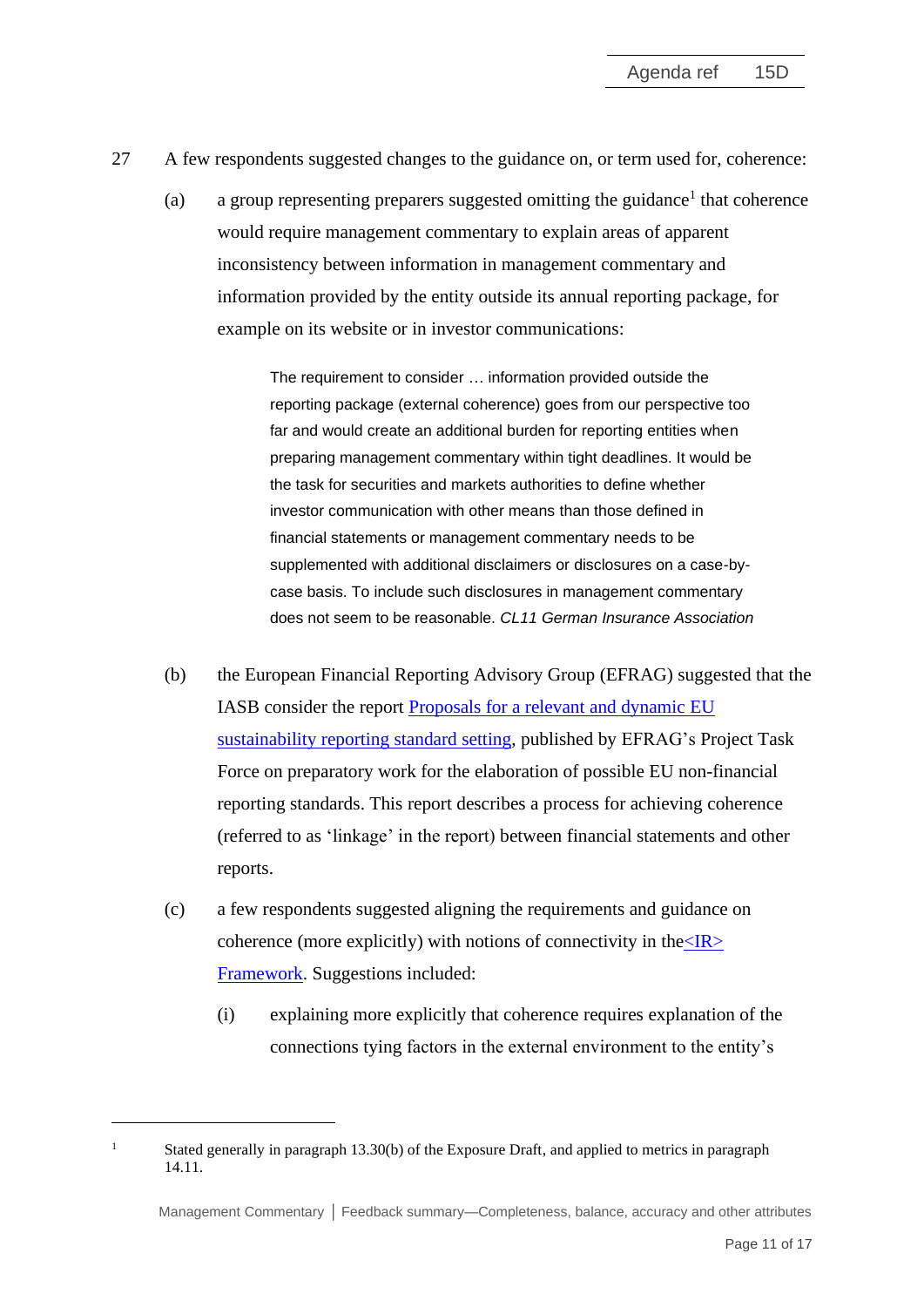business model, strategy, resources and relationships, risks and opportunities; or

- (ii) changing the terminology from 'coherence' to 'connectivity'.
- (d) identifying consistency (over time and with other information, for example in the financial statements) as a separate attribute from other aspects of coherence.

#### *Comparability*

- 28 A group representing preparers of management commentary disagreed with the proposal that information in management commentary should 'be provided in a way that enhances comparability'. The group read that proposal as setting an expectation that the information would be directly comparable with the information the entity provided in previous periods, and with the information provided by other entities with similar activities. The group argued that management should be free to tell their story in a format and with the information they deem most relevant to their investors at the time of reporting— entities with similar activities could have different business models or structures, and management commentary should not be static but should reflect changes in the business environment.
- 29 An accounting firm suggested expanding the guidance on comparability so it is clearer that entities do not have to provide the same information as their peers. A standardsetter, suggested clarifying the requirements for comparability (in paragraphs 12.5, 12.6, 13.23 and 14.10 of the Exposure Draft) by stating more explicitly that entities are not required to actively monitor the information provided by other entities.

#### *Balancing competing attributes*

30 A few respondents suggested that the Practice Statement should explain how to balance competing attributes. An accountancy body suggested that without such guidance, a requirement for conciseness may lead to management commentary including only general information and omitting material detail.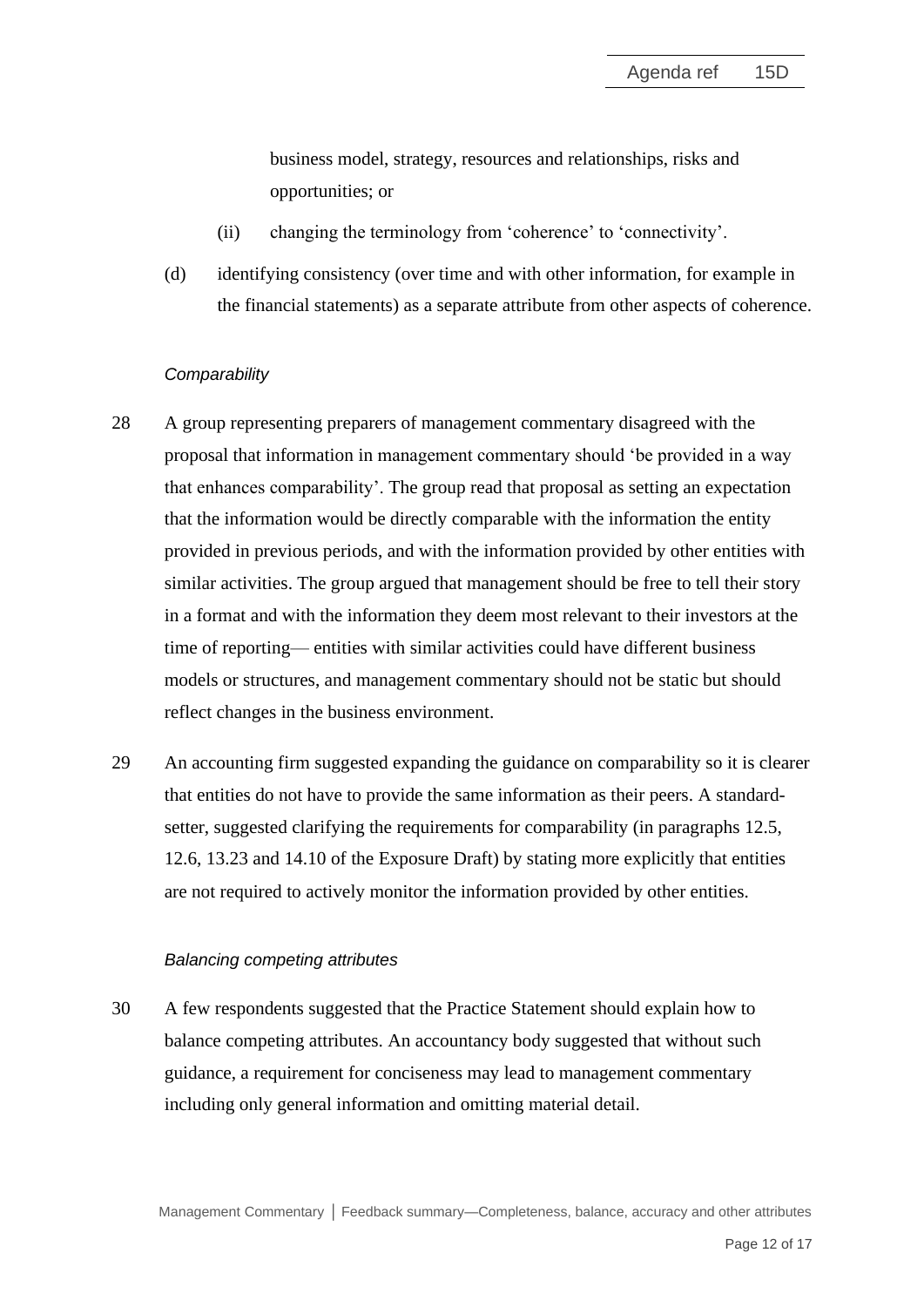#### *Other comments*

- <span id="page-12-0"></span>31 Other comments—each made by only one or two respondents—included suggestions that the IASB:
	- (a) specify 'management's perspective' as a required attribute or reporting principle.
	- (b) add guidance on the presentation of management commentary (for example, its location in the annual report). An investor suggested this guidance would aid comparability of information across different jurisdictions.
	- (c) reconsider the requirements for:
		- (i) accuracy. A standard-setter suggested accuracy cannot be achieved for forward-looking and subjective information, so a requirement for reliability would be more appropriate.
		- (ii) balance. A preparer suggested preparers might interpret a requirement for balance as a requirement to provide favourable and unfavourable information on every matter covered in management commentary, possibly leading to boilerplate information.
		- (iii) information to be provided in a way that enhances verifiability. A standard-setter suggested that verifiability is achievable only for some types of information, such as metrics—most information in management commentary is inherently subjective and not verifiable.
	- (d) reconsider the need to specify completeness and balance as required attributes. A group of academics suggested the requirement to provide material information encompasses both of these attributes.
	- (e) add 'assumptions' to the list of types of information that could be provided about estimates or approximations to enhance their verifiability.
	- (f) clarify the statement in paragraph 13.17 that for management commentary to be concise it needs to avoid unnecessary duplication of information also provided in the related financial statements. A standard-setter and an accountancy body suggested that people might interpret that statement to mean that no information provided in financial statements should be duplicated in management commentary.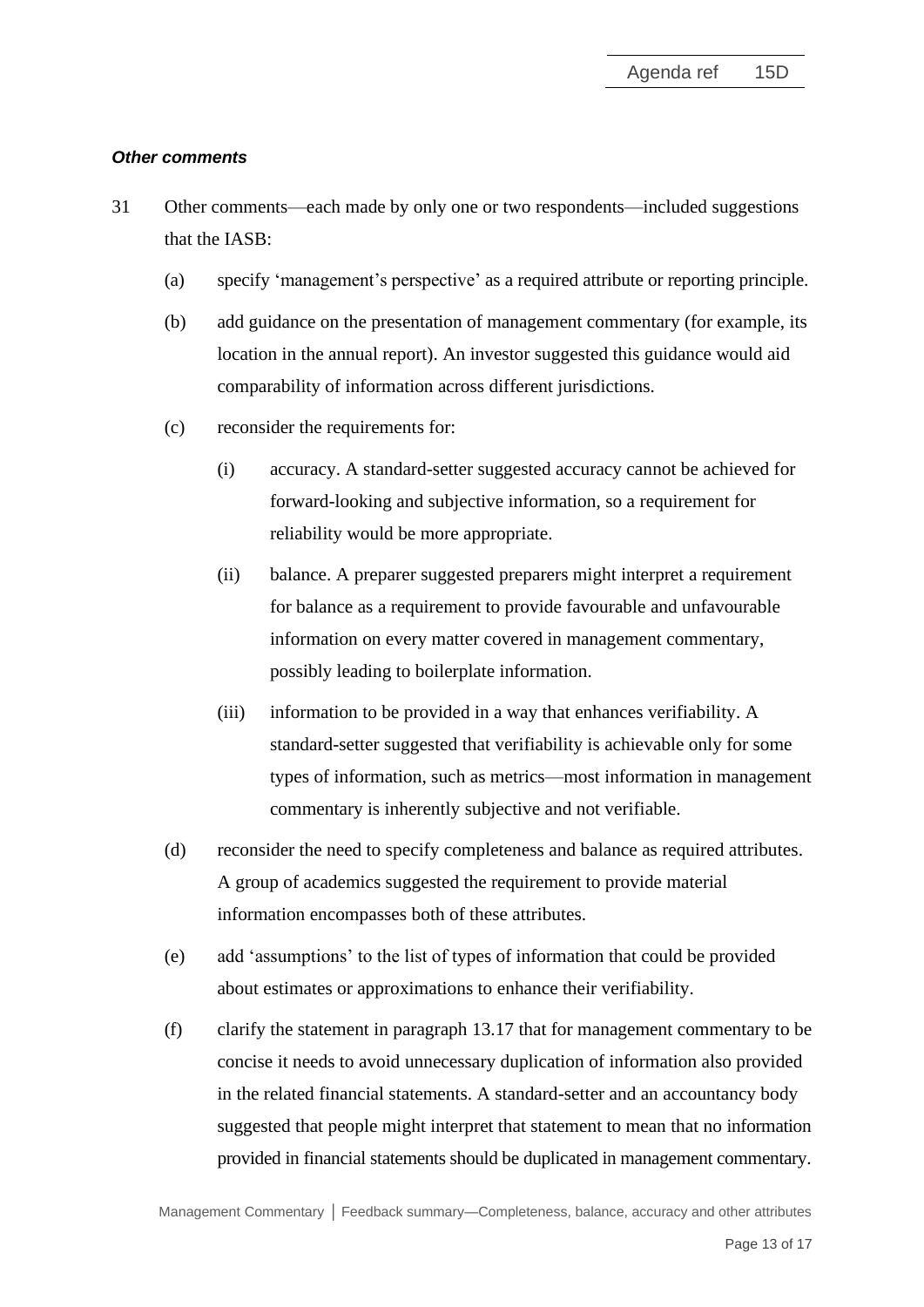#### **Information included by cross-reference**

- <span id="page-13-0"></span>32 Many respondents commented on the proposal to permit information to be included in management commentary by cross-reference to another report, subject to specified conditions and requirements. Most of these respondents supported the proposals. Reasons included:
	- (a) allowing information to be included by cross-reference could reduce duplication of information and make management commentary more concise;
	- (b) the use of cross-referencing could reduce the cost of producing management commentary;
	- (c) cross-referencing between electronic documents is easy and generally accepted;
	- (d) appropriate use of cross-referencing could enhance the connectivity between corporate reports; and
	- (e) the strict requirements proposed by the IASB should prevent the use of crossreferencing from making management commentary less clear:

Cross-referencing might be helpful to achieve a more concise management report regarding its size, but it has still to be a document which contains in general all material information on a stand-alone basis regarding its content. We believe that reporting entities will be well in a position to weight the efforts necessary to meet the IASB's requirements when cross-referencing against the alternative of not doing so. *CL11 German Insurance Association*

33 As reported in Agenda Paper 15B *Feedback summary—Long-term prospects, intangible resources and relationships and ESG matters*, many respondents commenting on the matters covered in that paper expressed a view that the Practice Statement should explicitly address reporting on governance-related matters in management commentary. A standard-setter suggested clarifying that governancerelated information can be included in management commentary by cross-reference to another report, for example, a governance report prepared to comply with local laws or regulations.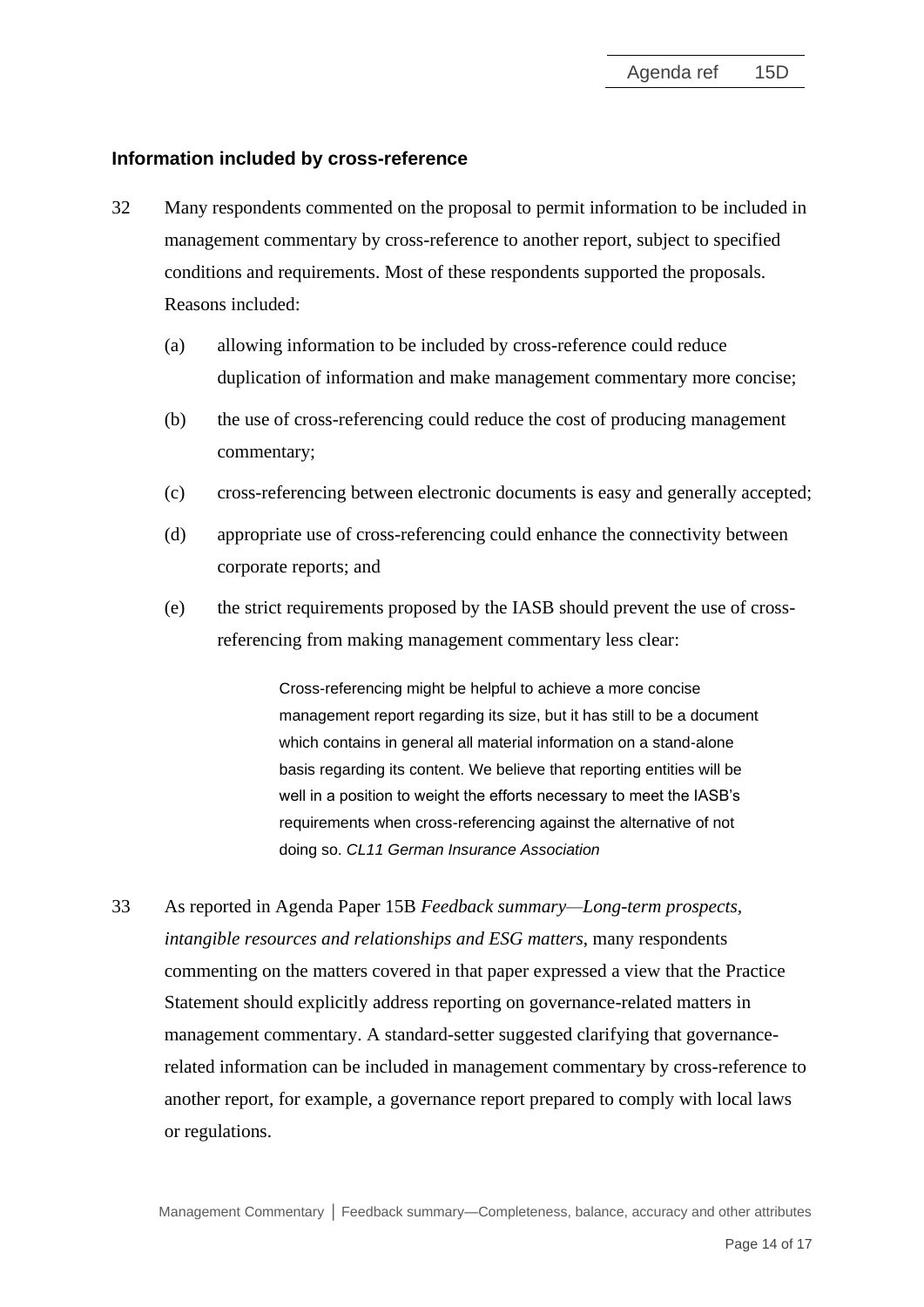- 34 However, some respondents, including some investors, expressed concerns about the inclusion of information in management commentary by cross-reference. They expressed concerns that:
	- (a) extensive cross-referencing may make it more time-consuming and complex for investors to understand information in management commentary:

Duplication of information can be helpful and necessary if it provides context to the information provided. If additional information that is required to understand an item is only included by way of crossreference, it might contribute to fragmentation of management commentary that is undesirable. Users of management commentary should not be required to jump between different sections of the document to understand the information provided. *CL68 Deloitte*

(b) there could be implications for assurance if the report containing the information included in management commentary by cross-reference is subject to a different level of assurance than the management commentary:

> In particular, the public expectation for assurance of non-financial information is expected to increase in the future, and it is necessary to clarify the scope of information subject to assurance. We are opposed to cross-referencing to other reports if it expands the scope of management commentary, as it may obscure the scope of information subject to assurance. *CL35 Japanese Institute of Certified Public Accountants*

- (c) notwithstanding the requirements proposed in the Exposure Draft, there could be a risk that material information is omitted if information is included by cross-reference to a report with a different publication date from that of the management commentary.
- (d) management may not feel comfortable providing an explicit and unqualified statement of compliance if they have not been directly involved in the preparation of the reports to which the management commentary cross-refers.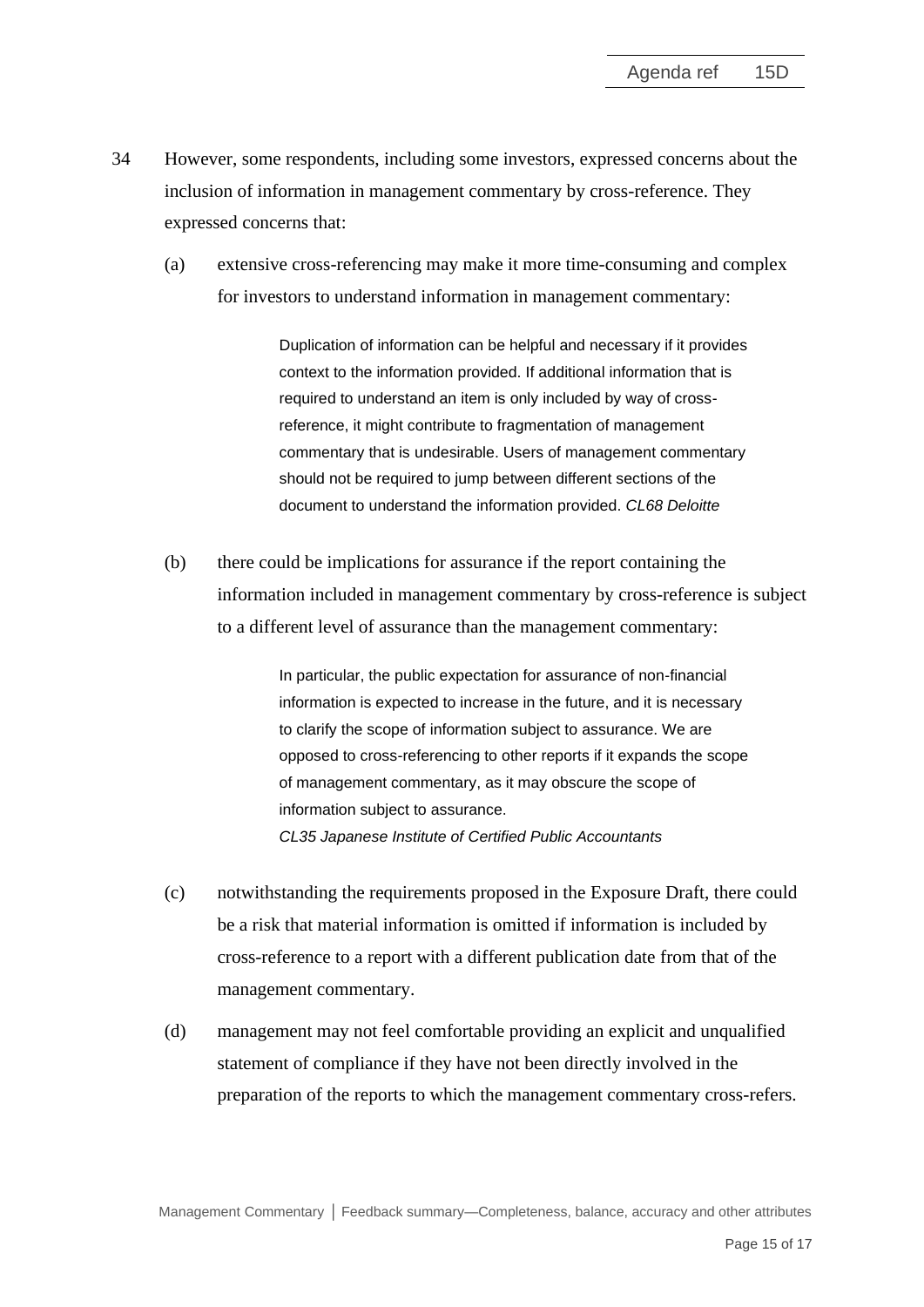- 35 A few respondents suggested adding more conditions and requirements for including information by cross-reference. Suggestions included:
	- (a) allowing information to be included by cross-reference only if it is provided alongside the management commentary within a larger report—not if it is provided in a separate report;
	- (b) requiring management commentary to provide a summary of the key messages in the cross-referenced information; and
	- (c) requiring management commentary to include a table setting out where, either within management commentary or in other referenced reports, information is provided to meet the requirements of the Practice Statement.
- <span id="page-15-0"></span>36 A few respondents argued that cross-referencing should not be used for material information that forms an integral part of the management commentary—it should be used only to point investors to more detailed information on specific topics in other reports:

We agree with measures taken to reduce volume, duplication and boilerplate in management commentary. We further believe that entities should apply professional judgment to distinguish between **core** and **supplementary** information. The former introduces and explains material matters, puts those matters into context and, wherever possible, provides quantitative and assurable information to support their inclusion or to illustrate a fundamental point. Such information critically informs the decisions of investors and creditors.

By contrast, supplementary information – which might take the form of corporate policies, white papers, case studies or third-party evidence – provides further depth, but is unlikely to substantively inform the decisions of investors and creditors. On the contrary, including such information in management commentary could compromise readability, obscure truly material information and add volume with little incremental benefit. *CL5 Value Reporting Foundation*